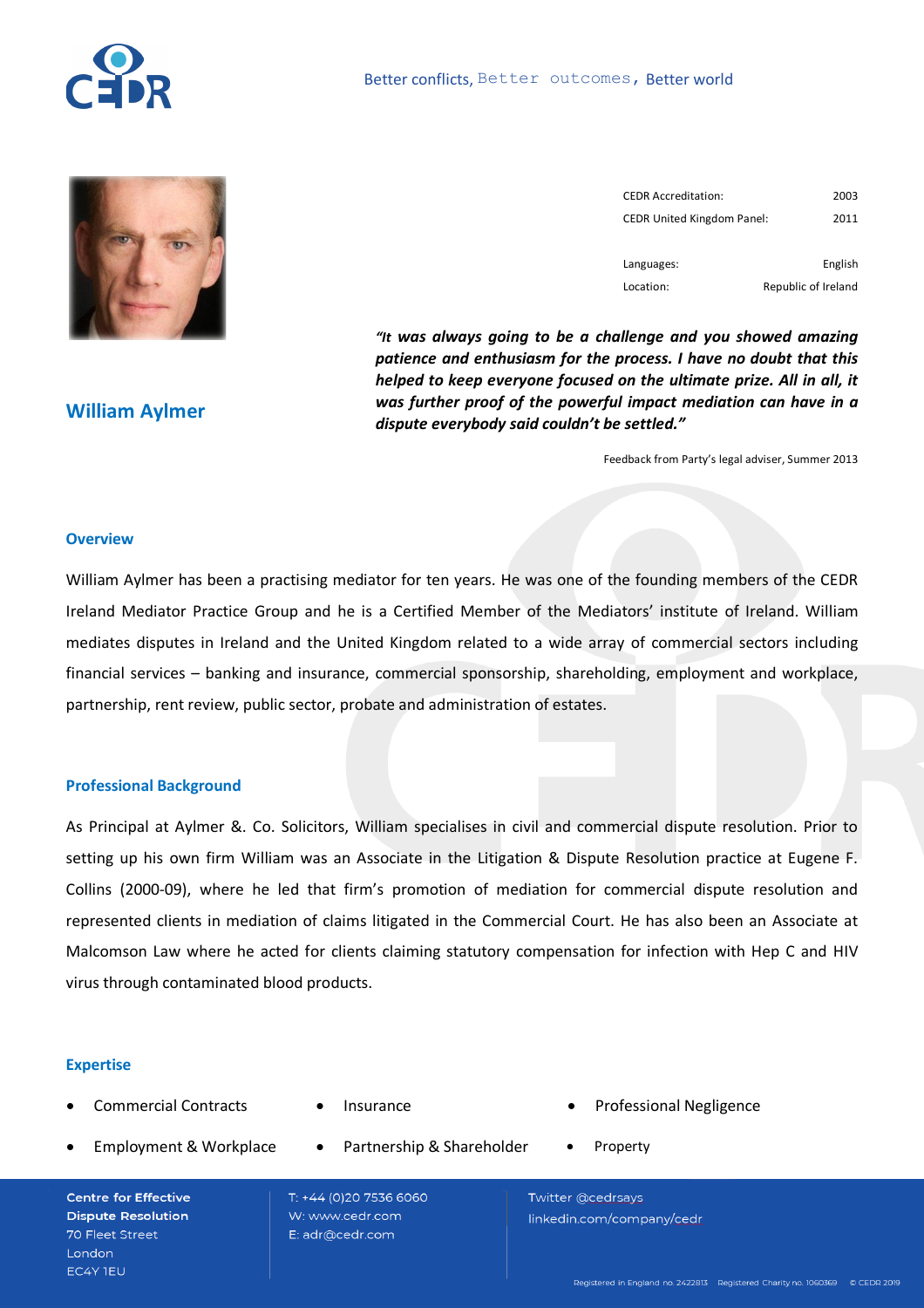

# **Dispute Experience**

*(Non-Neutral work in italics)*

# **Commercial Contracts**

- Lead mediator in a  $£450,000$  dispute arising out of an international sport commercial sponsorship agreement.
- *Representing multi-national environmental sector services company defending €4M product liability suit.*

# **Employment & Workplace**

- Mediator in a  $E$ 750,000 employment & benefits, private and public sectors multi-party dispute arising from administration of national heritage estate.
- Sole mediator in a workplace dispute between senior management at the Irish business of an international financial services company.
- Sole mediator in €600,000 international multi-party share sale / earn out / employment contract disputes. Business vendor partners in dispute with each other and with purchaser.

#### **Insurance**

- Mediator in an insurance contract dispute between a bank and its insurer.
- Lead mediator in co-mediation of €550,000 commercial insurance sector service level agreement dispute mediation.

#### **Partnership & Shareholder**

- Sole mediator between siblings in cross-border dispute over distribution of proceeds of sale of partnership assets.
- Appointed by partners of solicitors' firm to act as sole mediator in their partnership dispute.
- *Representing minority shareholder in claim to enforce option to sell shares for agreed sum.*
- *Representing partner in firm of accountants where partnership terminated following disagreements.*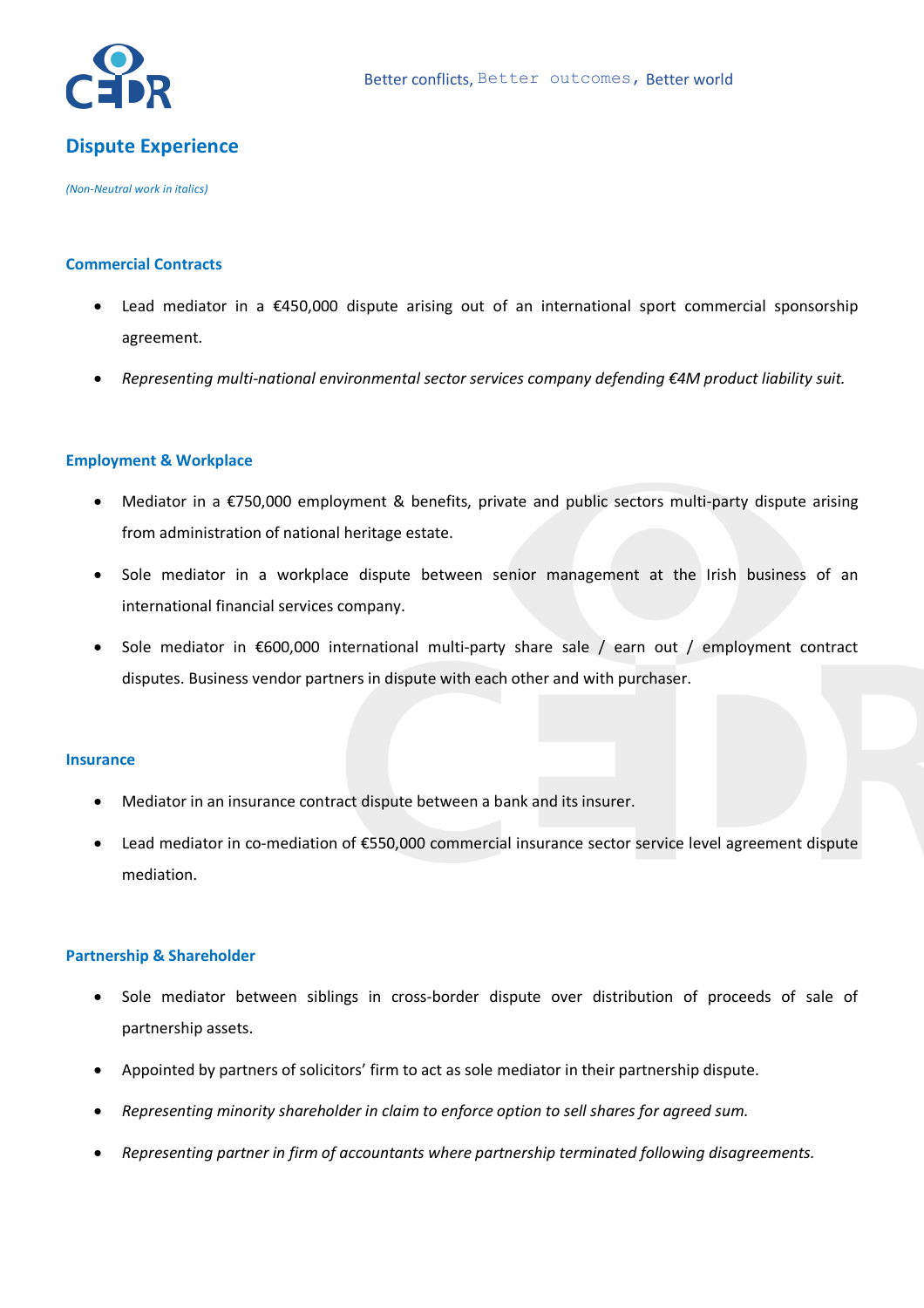

**Professional Negligence:** Lead mediator in a €600,000 professional service level agreement dispute between an international financial services company and its professional service contractor.

## **Property**

- Mediator in a multi-party dispute arising under the Multi-Unit Developments Act, 2011.
- Lead mediator in a family business dispute regarding renewal of commercial leases and arrears of rent.
- Sole mediator in commercial rent review dispute, referred to mediation following arbitral award.
- *Legal adviser to developer in infrastructure project multi-party dispute mediation .*

# **Personal Style**

William has a primarily facilitative style with evaluative elements, deploying exploration of the best and worst alternatives to a negotiated agreement and reality checking as early as possible and repeated as appropriate.

# **Feedback - Clients**

- *"William was extremely professional with a relaxed yet formal approach to the mediation. William was very measured throughout the day and explained things very thoroughly during pre-mediation. The advice William gave my client to 'not be the first to leave' was invaluable and stayed with my client all day, especially when things got tough. My client was very impressed with William who he said had adopted a very positive approach throughout a very difficult mediation. It was also beneficial to have an assistant mediator during the day."* Party's legal representative.
- *"Thanks a lot for everything today William. You ran it all in an excellent way. All the best."* Party's legal representative.
- *"Mediation is a results business and you got a result which all parties were happy to agree. Our agenda was to represent the interests of the wider community and after in excess of ten years of conflict I am pleased that we achieved closure. Everyone walked away with something which was key to the settlement. I must congratulate you on keeping everyone at the table which was an achievement in itself. However, as mediator you get the credit for achieving the result."*
- *"The dust has settled and it is difficult to see how the mediation might have unfolded differently. Overall it seems that all the preparation in the world cannot prepare you for what can actually transpire. We are very grateful for the*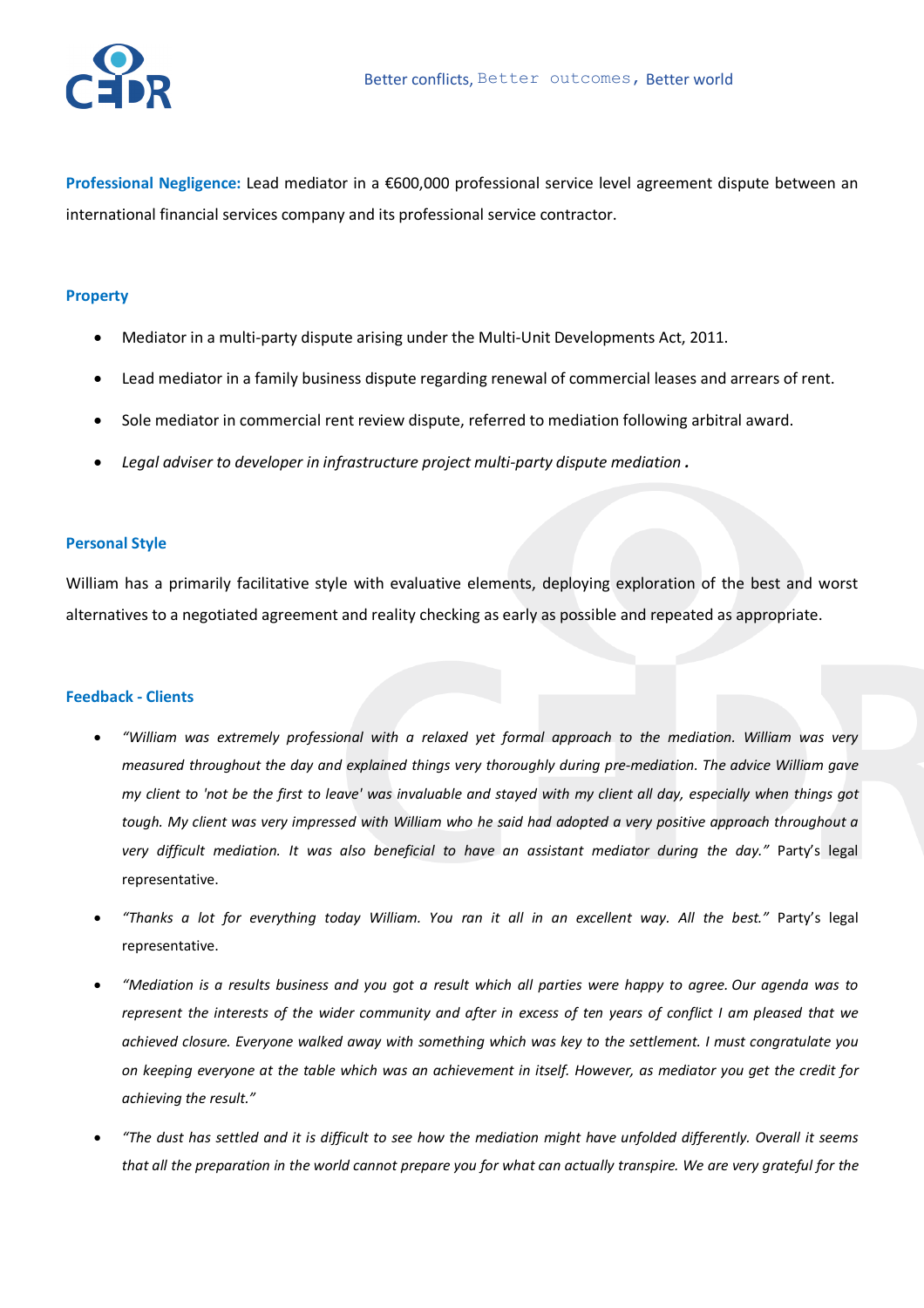*manner in which you carried out the role of mediator and for your calmness, politeness and good humour throughout. We are very glad that our solicitor recommended you and would have no hesitation in recommending you to anyone in need of a safe pair of hands."* 

- *"Just wanted to say thank you for your patience, persistence and expertise in the mediation."* Party's legal representative.
- Jon Legorburu appointed William from the CEDR panel in 2011, noting his *"good value, high integrity and creativity as a mediator"*, following successful mediation.
- John O'Connor, Solicitor, Mediator, Notary Public, Dublin has appointed William as a mediator in February 2009 and hired him more than once, noting that he achieves great results, is personable and expert and saying "*William and I*  have worked on a number of mediations. He is a mediator of choice in respect of his knowledge, patience, *commitment and integrity.*"
- Kevin Bonfield, Bonfield Limited, London, while with another company when working with William at Eugene F. Collins, said in April 2009, "*I found William's approach to dispute resolution refreshing and his attention to detail was excellent. I am glad that he has set up Compton Aylmer as this new venture will give him the freedom to develop a strong business which will serve his current and future clients very well indeed. I have no hesitation in recommending William's services*."
- Eileen Grace, Partner Corporate & Banking Group at Eugene F. Collins, Dublin, who managed William indirectly at Eugene F. Collins, said in February 2010, "*William is a very experienced lawyer with particular expertise in mediation. William was a very capable colleague and a pleasure to deal with*."

# **Feedback – Directories & Awards**

Finalist in the Danske Bank Irish Law Awards 2013, ADR Lawyer of the Year category.

Finalist in the CEDR Awards 2012 in the ADR Champion category, for his commitment to the promotion and development of mediation in Ireland.

William appears in the *International Who's Who of Mediation Lawyers 2011*, having been nominated and selected based on comprehensive, independent survey work with both general counsel and private practice lawyers.

Cited in *Chambers Global 2009, the Client's Guide to the World's Leading Lawyers for Business*, as "*one of the most sensible and pleasant commercial litigators around*". It records that William covers an array of contentious cases and is "*making great strides*" as a mediator.